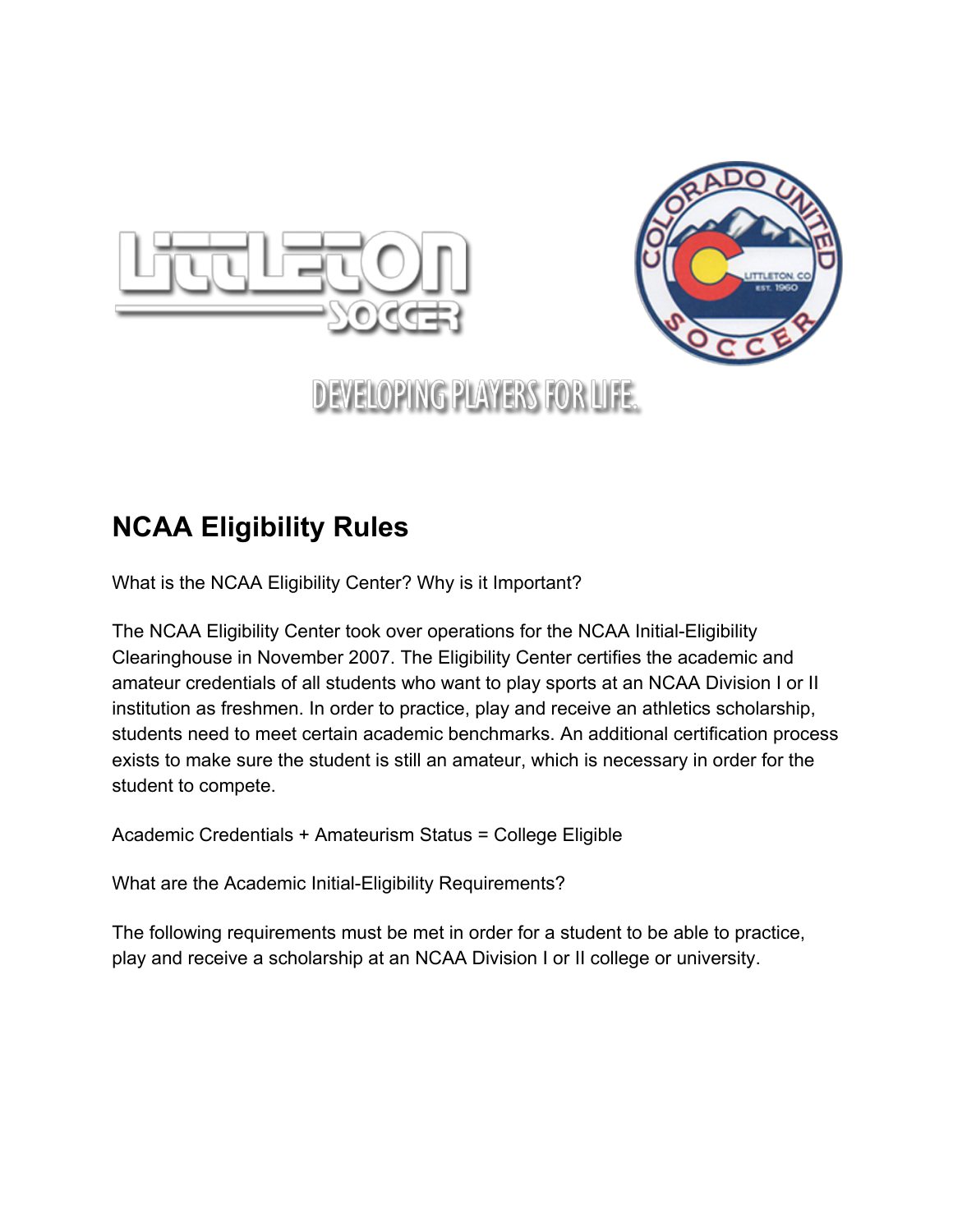



## **DEVELOPING PLAYERS FOR LIFE.**

#### **Division I**

- 1. Graduate from high school
- 2. Complete a minimum of 16 core courses;
- 3. Present the required grade-point average (GPA) (see the sliding scale in the Guide for the
- 4. College-Bound Student-Athlete for Division I);
- 5. Present a qualifying test score on either the ACT or SAT
- 6. Guide for the College-Bound Student-Athlete); and
- 7. Complete the amateurism questionnaire and request final amateurism certification.

Division I Core-Course Breakdown (Courses Must Appear on your List of Approved Core Courses)

4 years of English

3 years of math (Algebra 1 or higher)

 2 years of natural or physical science (including one year of lab science if offered by your high school)

- 1 extra year of English, math, or natural or physical science
- 2 years of social science

 4 years of extra core courses from any category above, or foreign language, nondoctrinal/comparative religion/philosophy